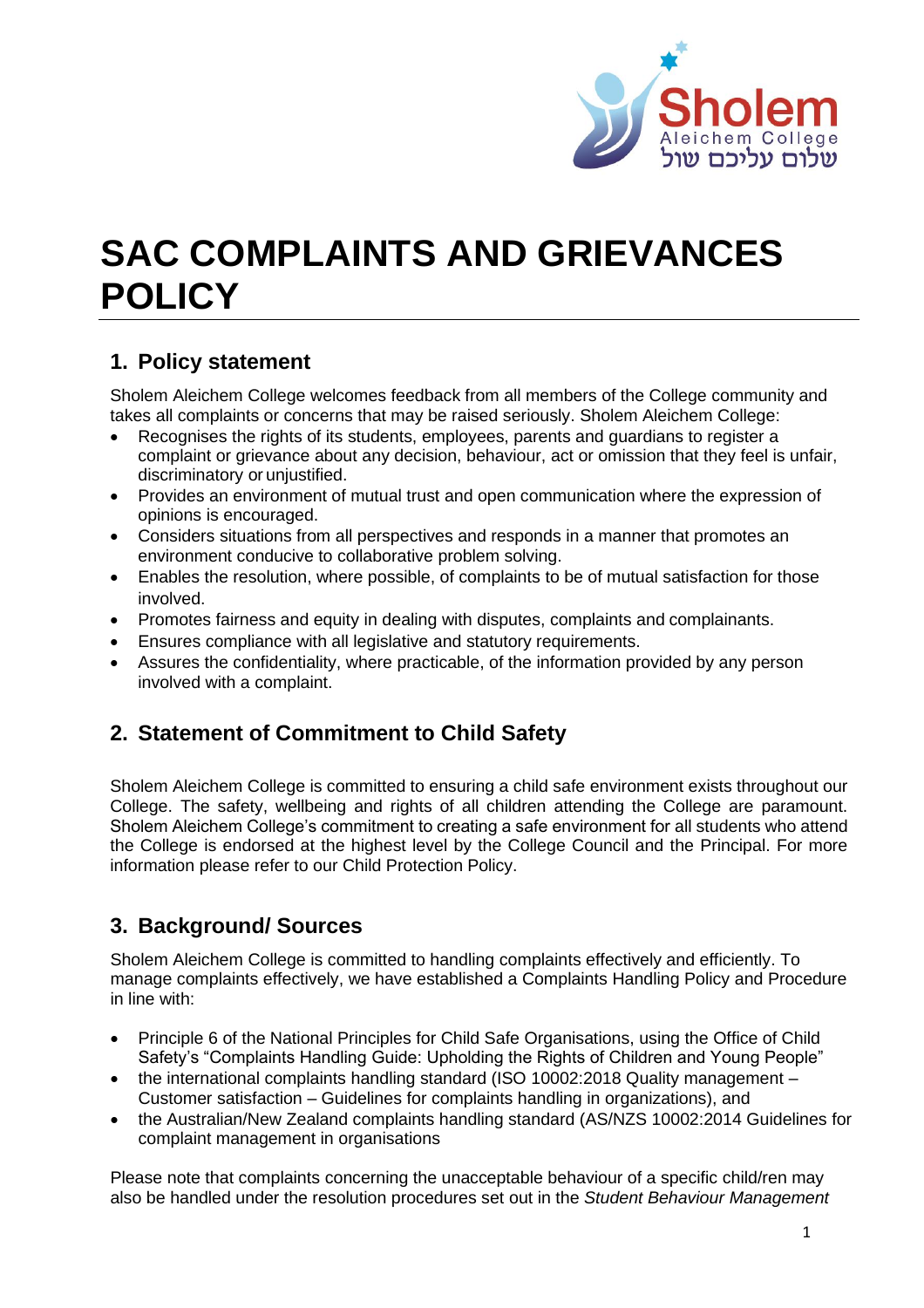*Policy and Code of Conduct Policies* if deemed appropriate. All complaints, under any policy, need to be assessed as to whether they are a general or a notifiable complaint.

# **4. Aim**

This Complaints and Grievances Policy is designed to assist staff, students, volunteers and members of the community understand how to make a complaint. This policy will provide guidelines for:

- Receiving and dealing with complaints.
- Compliance with legislative requirements.
- Investigating complaints.
- Attempting to resolve the complaint to the mutual satisfaction of those involved in a respectful, professional and collaborative manner.

This policy does not apply to complaints alleging criminal or unlawful behaviour, which shall be referred to the appropriate authorities.

# **5. Scope**

This policy applies to all staff, students, volunteers, contractors, Council members and families or any member of the community who may come into contact with Sholem Aleichem College.

## **6. Related policies and documents**

**SAC Privacy Policy**

**SAC Diversity and Inclusion Policy** 

**SAC Child Protection Policy and Code of Conduct**

**SAC Staff Code of Conduct**

**SAC Parent/ Guardian and Volunteer Code of Conduct** 

**SAC Student Code of Conduct** 

**SAC Student Behaviour Management Policy and Procedures**

**SAC Prevention and Response to Bullying**

**SAC Compliance and Risk Management Policy**

# **7. Definition**

#### **What is a complaint?**

A complaint is an expression of dissatisfaction made to Sholem Aleichem College, related to our services or operations, or the complaints handling process itself, where a response or resolution is explicitly or implicitly expected.

Complaints about child abuse, grooming or other harm, or other breaches of our Child Safe Codes of Conduct, relating to conduct by:

- current or former staff members
- current or former students
- other people on College premises or at College events are managed differently to other complaints

refer to our Child Protection Policy, section on Complaints About Child Safety Incidents or Concerns At or Involving the College or its Staff Members.

# **8. Key roles and responsibilities**

**The students/parents/guardians/staff are responsible for:**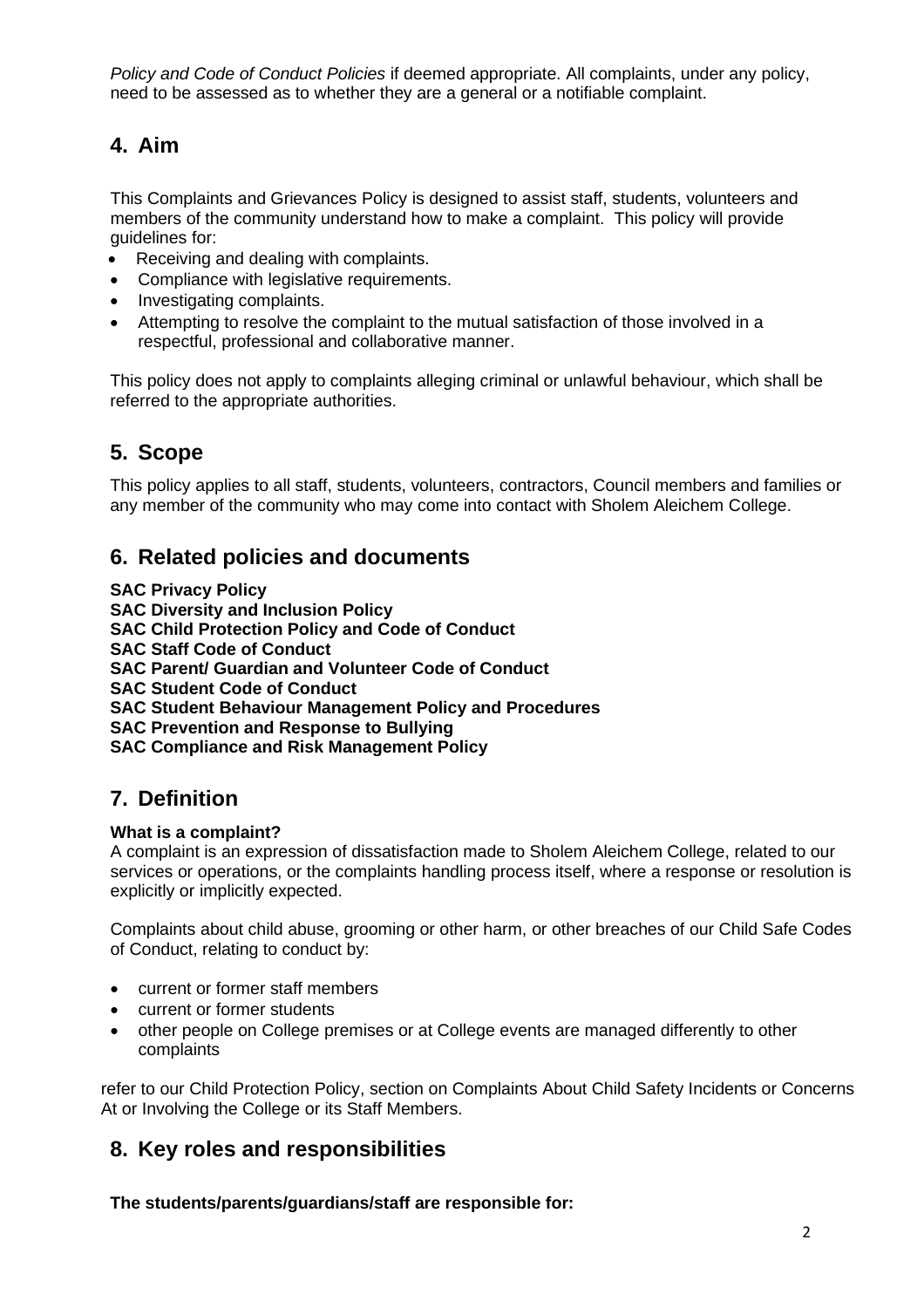- As soon as practicable communicating any concerns relating to the College:
	- ➢ In the first instance, preferably and in most instances, raising any concerns directly with the person/persons involved in order to resolve the concerns without recourse to the complaints procedure
	- $\triangleright$  Raising the concerns with a staff member
	- ➢ Raising any concerns with the Assistant Principal after discussion with staff member involved.
	- $\triangleright$  If resolution is still not achieved, then the complaint needs to be raised with the Principal.

## **The staff are responsible for:**

- Where possible/practicable responding to and resolving issues as they arise
- As soon as practicable, referring unresolved issues to the Assistant Principal or Principal.
- Informing the Principal as soon as practicable if a complainant has been referred to them.
- Informing the Principal as soon as possible after a complaint is received, regardless of whether the staff member believes the complaint to be true or not.
- Recording and reporting major complaints to Principal as soon as practicable. Major complaints include but are not limited to situations impacting somebody's health and wellbeing or their ability to participate or perform in schooling or work

# **9. Policy Implementation**

## **Dealing with minor complaints from students:**

Children learn best in a caring, friendly and safe environment. At Sholem Aleichem College, the Peer Mediation Program assists with the development of positive relationships, conflict resolution and open communication between the whole school community.

It aims to enable students to advance their skills in communication, problem solving and conflict resolution, improve the social and learning environment while decreasing hostility, violence and anti- social behaviour.

If students have a minor complaint, they are encouraged to:

- Seek out the Student Peer Mediators, who wear orange vests to be visible to both students and teachers in the yard.
- Student Peer Mediators will act as neutral persons who lead the mediation process. They help the disputants to communicate and try to reach an agreement.
- Peer Mediation is a voluntary program. Not all playground conflicts will be resolved through Peer Mediation. More serious conflicts will be dealt with by the yard duty teacher.
- Teachers may direct minor matters to Peer Mediators.
- The School Captains will organise a timetable for the Student Peer Mediators including a regular meeting time to discuss problems, complete new rosters and plan goals for the future.
- The Student Peer Mediators will be encouraged to promote the Peer Mediation program via displays, school newsletter articles, reporting at assembly etc.
- Teachers should discuss Peer Mediation or Conflict Resolution in class.
- Teachers will receive Peer Mediation Agreement forms from the peer mediators at the end of recess and lunch. These identify students involved in disputes and discussions with Peer Mediators. If possible, teachers should have a short discussion with disputant letting them know how proud they are that the student(s) has/have tried to resolve conflict with the help of Peer Mediators.
- Teachers should keep a record of these Peer Mediation Agreement forms.

## **Evaluation:**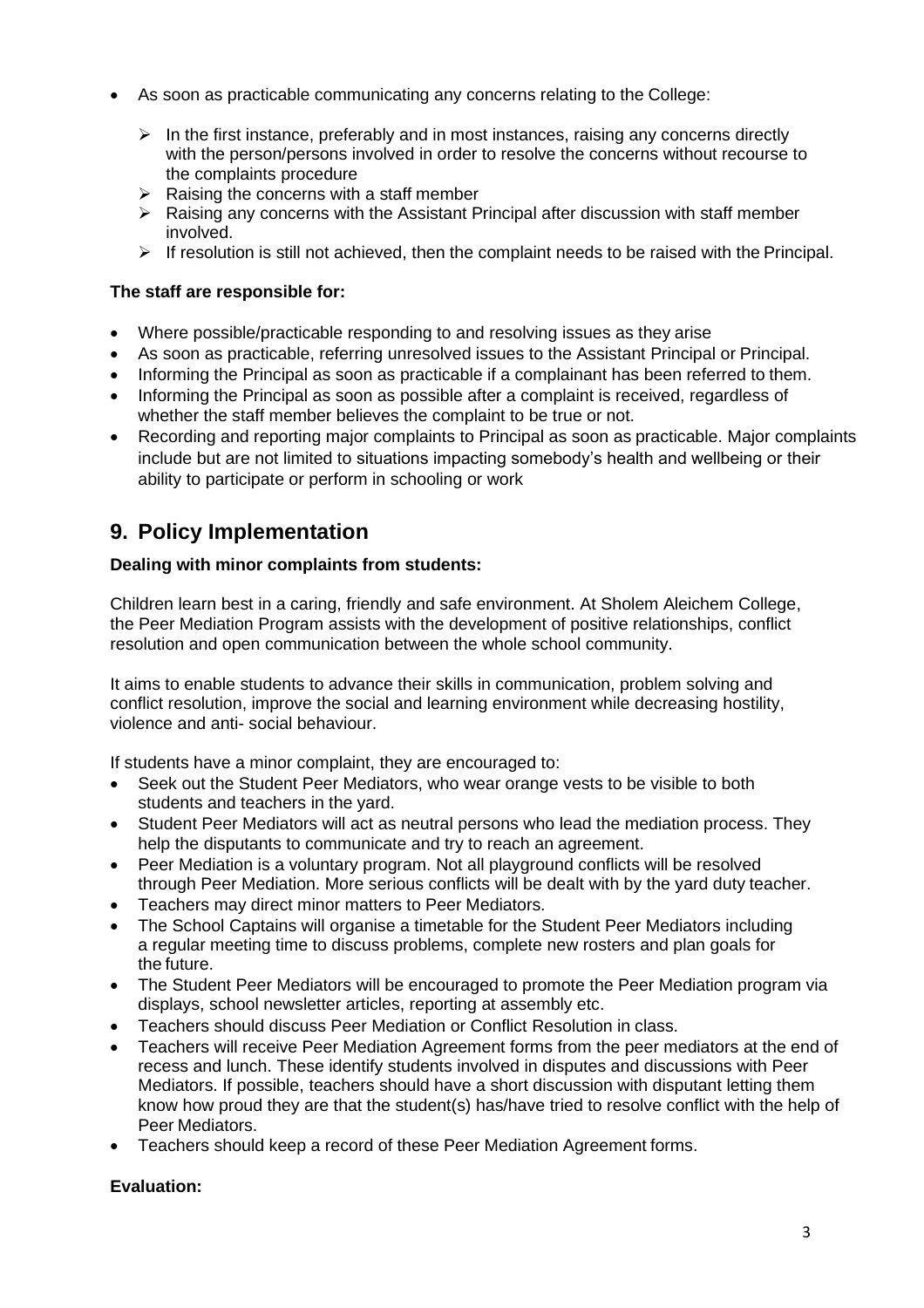- Direct observation by supervising teachers.
- Survey Student Peer Mediators.
- Survey the students.

#### **Raising major and minor concerns or complaints from students/parents/guardians/staff:**

A complaint is any verbal or written grievance from parents/guardians, staff or person involved with the College. The nature of the complaint will determine the appropriate policy or mechanism to deal with it.

Complaints, including general and notifiable complaints that relate to the operation of the College, including the delivery of the program, would be dealt with under this complaints policy. A notifiable complaint is when it alleges a breach to the Act or Regulations, or that the health, safety and wellbeing of a child or member of staff may have been compromised.

It is good practice to keep a record of major and minor complaints received. These can be recorded and kept in a secure file. The entries should include details of information received and how the issue was resolved. This ongoing record can provide valuable information when reviewing work practices as common minor complaints can help identify ways we can better meet the needs of children and families.

In the first instance, a complaint should be made to the school by telephone, in person or in writing to:

- the student's class teacher or specialist teacher about learning issues and incidents that happened in their class or group
- the Assistant Principal about issues relating to staff members or complex student issues
- the Principal about issues relating to school policy, school management, staff members or very complex student issues.

## **Procedure for all complaints**

#### **Step 1: Receiving the complaint**

- Receiving the complaint and encouraging the complainant to submit their complaint in writing in order to make the terms or basis of any complaint as clear as possible.
- Complying with the *Privacy Policy* in regard to all meetings, discussions or negotiations in relation to a complaint.

#### **Step 2: Informal resolution of the complaint**

- Where appropriate, complainant is encouraged to first raise the matter directly with the relevant staff member. If the staff member has been unable to resolve a matter informally, or simply wishes to make a formal complaint they can do so by any of the following means:
	- Sending an email to the Principal at [principal@sholem.vic.edu.au](mailto:principal@sholem.vic.edu.au)
	- Sending an email to the HR Manager at [sachr@sholem.vic.edu.au](mailto:sachr@sholem.vic.edu.au)
	- A meeting will be held with the HR Manager and/or Principal in attempt to resolve the matter.

#### **If not resolved, the Assistant Principal or Principal will organise a meeting as soon as**

#### **possible**

**Step 3: Assessment of the complaint**

**Meeting with the Principal or Assistant Principal – general and notifiable complaints**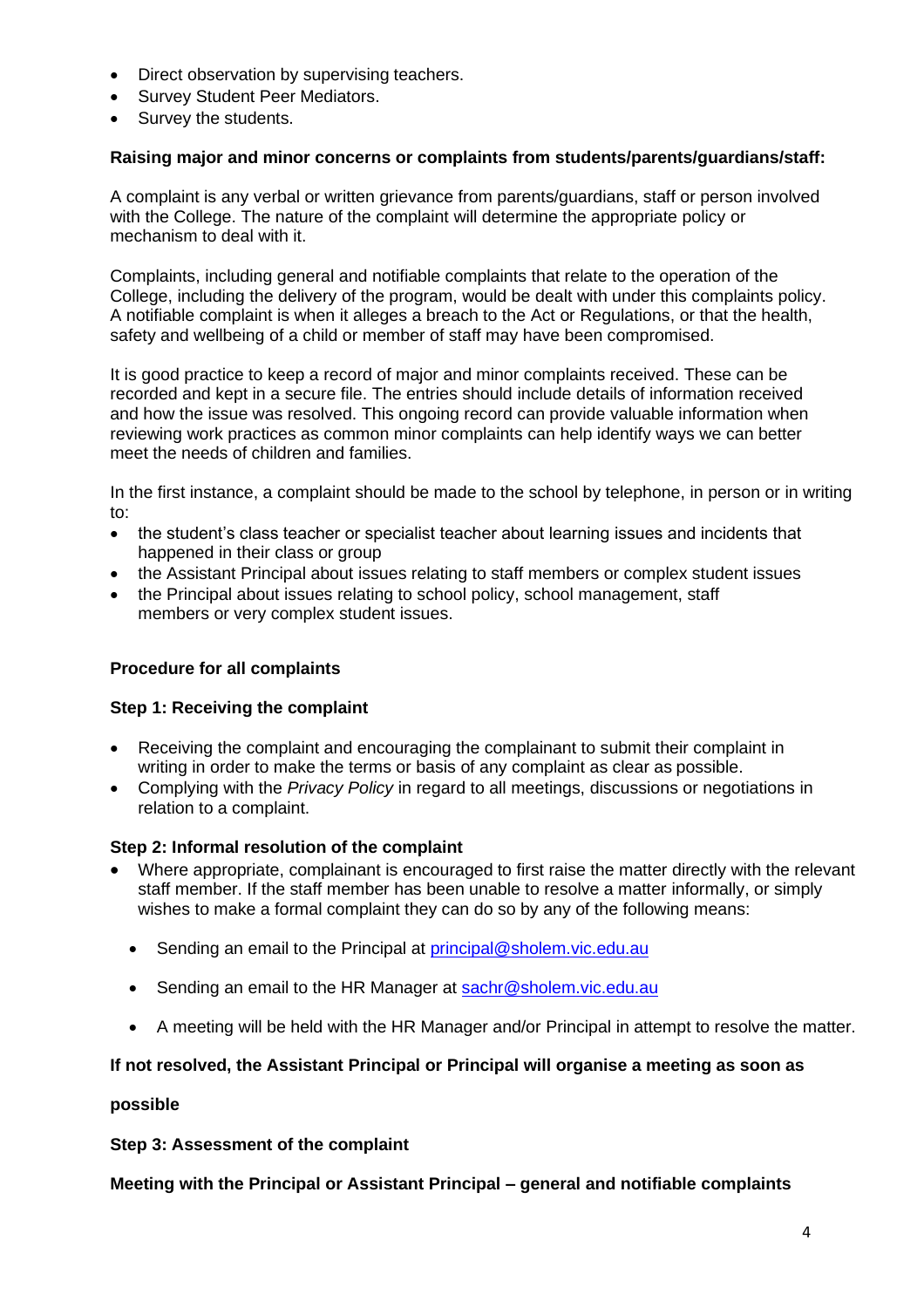- Meeting with the Principal to deal with the complaint as soon as possible.
- This meeting may include the School Psychologist or another staff member/advocate.
- Consideration of the nature and the details of the complaint.
- Identifying which policies (if any) the complaint involves.
- The Principal will inform the staff member if their involvement is required. For example, where a complaint involves an incident with a child and a staff member, it may require the involvement of other staff members. (refer also to Child Protection Policy for notifiable incidents)
- If required, invite the complainant to meet with the Principal to discuss the complaint and to provide additional information where relevant.
- If a meeting is not required, the Principal is to inform the complainant of the procedure for dealing with the complaint. Time, date and details of this conversation are to be recorded
- Maintaining appropriate records of the information and data collected. This includes minutes of meetings and copies of relevant documentation relating to the complaint. This is to be provided to the Assistant Principal if it relates to a student and the HR Manager if it relates to a staff member
- Respecting the confidential nature of information relating to the complaint. The Principal and anyone involved in the complaints process will handle any complaint in a discrete and professional manner. Personally identifiable information about a complainant will only be made available for the purpose of addressing the complaint and (unless the complainant consents) will be actively protected from disclosure.

## **Step 4: Investigating the complaint and gathering relevant information**

- Meeting with individual witnesses to any alleged incident, giving right of reply to the person or persons against whom the allegations are made in relation to any accusation or information relating to an alleged incident.
- Reviewing relevant information and documents.
- Obtaining any other relevant information or documentation that will assist in trying to resolve the complaint.
- Seeking advice, where appropriate, from individuals and organisations that may be able to help resolve the complaint. (Any cost in seeking advice would require prior approval by the Principal)

## **Step 5: Resolving the complaint**

- General complaints: Endeavouring to resolve the complaint by mutual agreement of the parties involved. Reporting outcomes and, where required, setting out the terms of any recommendations to be considered by the Principal. Confidentiality of complainants will be maintained and the *Privacy Policy* will be complied with.
- Referring the complaint to the Principal in the event that the complaint has not been resolved to the satisfaction of the parties involved, or particular decisions require Principal approval.

## **Step 6: Further Involvement of the Principal**

- Providing a report to the Principal, including relevant information gained in investigations and consultations relating to the complaint.
- The Principal reviews the report and any recommendations and makes a decision on the action, if any, to be taken, including relevant review mechanisms.

## **Step 7: Reporting back and follow-up**

- Advising the complainant and other relevant parties, of any decisions the Principal has made relating to the complaint. Where appropriate, the Principal will set in place relevant review mechanisms and/or procedures to monitor progress.
- Principal and staff to provide feedback and decisions in writing. If the response is accepted, the